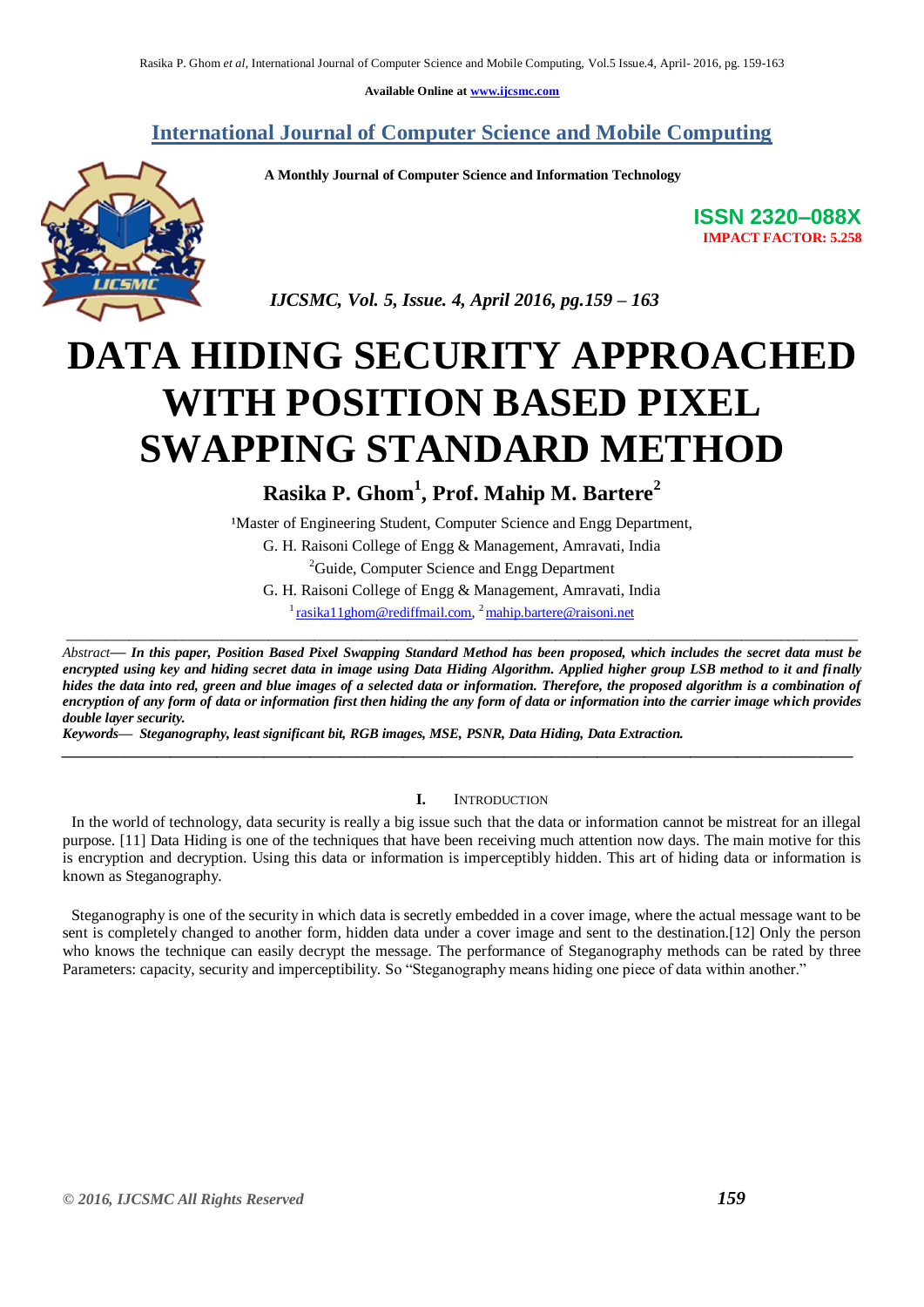

Fig1: Information Hiding Technique

 The Steganography algorithms are help to perform secret communication. The most popular data formats used are .bmp, .jpeg, .mp3, .txt, .doc, .gif.

Cryptography concentrates on keeping the message content secret whereas data hiding focus on keeping the existence of the message secret. [6] Data hiding is another most important technique for secured communication. The hidden data must be secure during transformation can be obtained by two ways: Encryption and Data Hiding. A combination of the two techniques can be used to increase the data hiding security.

#### **II.** LITERATURE REVIEW

 In 2004 Tung-Hsiang Liu and Long-Wen Chang,[1] proposed data hiding technique for binary images. Embeds secure data at the edge portion of host binary image is the propose method. A binary image consists of only two colors therefore in image, changing any pixels could be easily detected by human eyes. By changing distance matrix dynamically and compute we find the best changeable pixels in a block its changeable score by weighting mechanism. The proposed method uses the pseudo random number generator based on Rabin Public Key Cryptography System to embed secret data into a binary image. According to this, we can distribute secret data into the binary image to make binary image quality better and get high security.

 In 2005 H.-C. Wu, N.-I. Wu, C.-S.Tsai and M.-S. Hwang [2] proposed Novel stenographic method based on LSB Replacement and to improve the capacity of the hidden secret data used Pixel Value Differencing (PVD) methods to provide an imperceptible stego-image quality. First, a different value from two consecutive pixels by utilizing the PVD method is obtained. A large difference value can be located on an edged area smooth area and the small one can located on smooth areas. Because the range width is variable, and the secret data area is concealed by LSB or PVD method are hard to guess, the security level is the same as that of a single using the PVD method of the proposed method. From the experimental results, compared with the PVD method being used alone, the proposed method can hide much larger information and maintains a good visual quality of stegoimage.

 In 2008 BeenishMehboob and Rashid Aziz Faruqui [3]. This paper discusses the art and science of Steganography in general proposed to hide data in a colorful image used Novel technique using LSB. Many techniques are used to hide data in various formats in steganography. Least Significant Bit or its variants are normally used to hide data in a digital image. The idea of playing with 0's and 1's seem very simple but a little bit change in value may transform an image completely. The other bits may be used but it is highly likely that image would be distorted.

 In 2009 Amanpreet Kaur, Renu Dhir, and Geeta Sikka [4] proposed Image Steganography Based on First Component Alteration Technique. In this paper, new steganography scheme introduced spatial domain technique. Using first component alteration technique, hide secret data in cover-image. Techniques used to focuses only on the two or four bits of a pixel in an image which results less peak to signal noise ratio and high root mean square error. The future work is to modify given scheme to improve image quality by increasing PSNR value and lowering MSE value.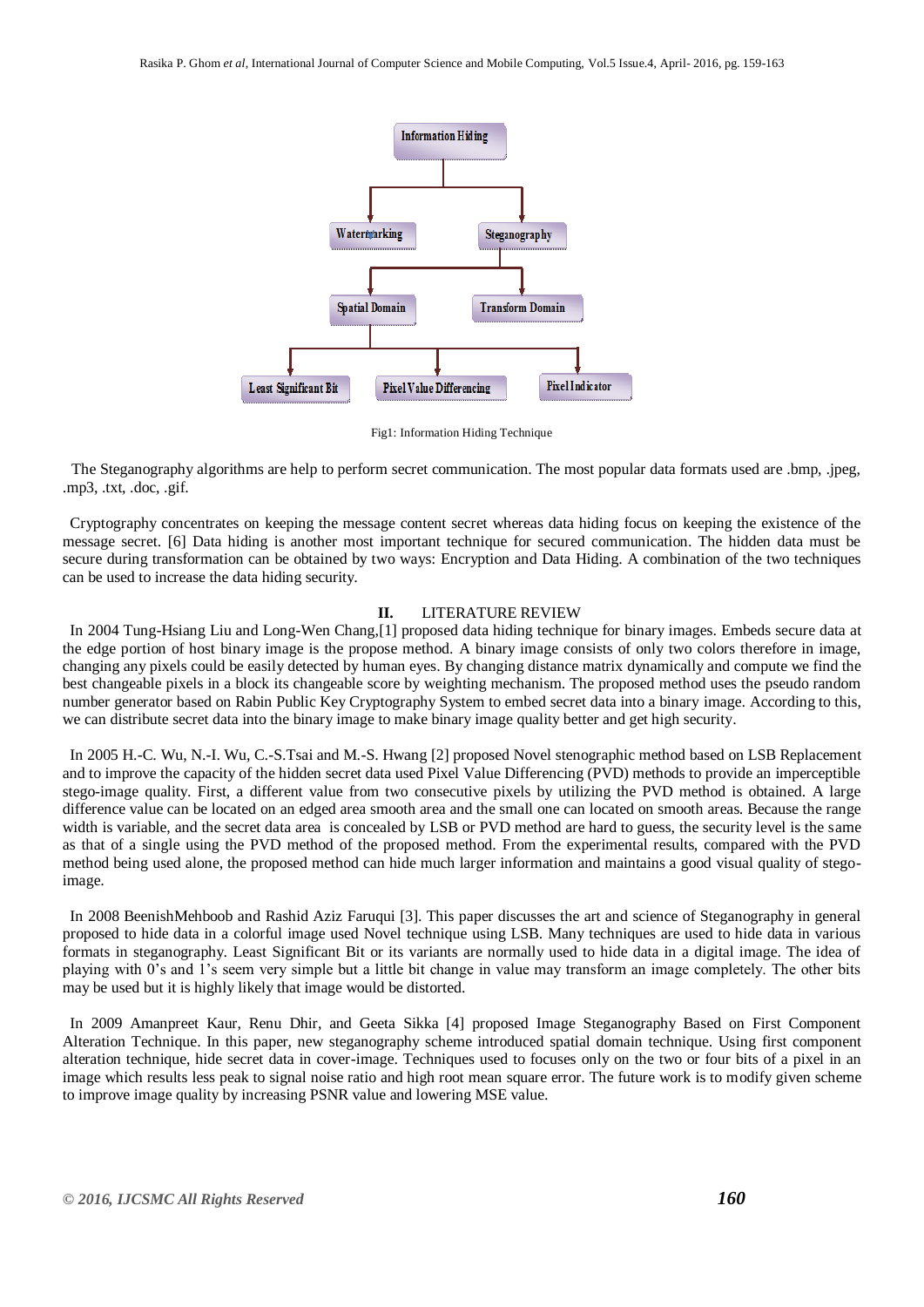In 2010.M.B. Ould MEDENI [5] for hiding information within the spatial domain of the gray scale image used a novel steganographic method. The proposed approach works by dividing the cover into blocks of equal sizes and then embeds the message in the edge of the block depending on the number of ones in left four bits of the pixel. The experimental results have shown that the proposed method not only has an acceptable image quality but also provides a large embedding capacity. The results are compared with the PVD method, and the values obtained are better than the PVD method.

 In 2012 Tasnuva Mahjabin, Syed Monowar Hossain and Md. Shariful Haque [7] proposed data hiding method based on pixel value differencing and least significant bit substitution. Using PVD & LSB methods achieved an increased embedding capacity and lower image degradation also improved security. An efficient and dynamic embedding algorithm was proposed here that not only hides secret data with an imperceptible visual quality and increased capacity. This feature of this method provides security of the hidden secret data.

 In 2013 Komal B. Bijwe [9] proposed a shifting method with segmentation and efficient higher LSB method for data hiding with encrypted data into guard pixels region of a multicarrier image objects. We know that steganography is the science which involves secret data communicating in an appropriate multimedia carrier, e.g. data, image, audio and video files. Using this method, it is useful to hide data secretly but for the different image file formats have different methods of hiding data.

 In 2014 Vinit Agham [10] proposed the novel separable scheme used for encryption. With the help of encryption it also include key. Using this scheme hide large amount of data without compressing and quality of image also maintain. But according to this paper, scheme is not work if data or information is in the form of sound and video.

 In 2015 Sneha A. Deshmukh [12] proposed data is hidden in RGB component of pixels with LSB 5 bit Replacement method. In this an Authentication of Secretly Encrypted Message Using Half-Tone Pixel Swapping from Carrier Stego Image. This paper used a secured LSB (5 bit) for image steganography has been presented. In this the proposed method not only has an acceptable image quality but also can provide a large embedded secrete data capacity.

#### **III.** PROPOSED WORK

#### *A. Encryption Process*

- The encryption is nothing but the conversion of data or information into another form.
- Only authorized user understood the secret data.
- *1. Encryption Algorithm:*
	- Step1: Input the secret data.
	- Step2: Encrypt that secret data using Position Based Pixel Swapping Encryption Algorithm.
	- Step3: Take image as a cover image for hiding secret data.
	- Step4: Apply data hiding algorithm on cover image.
	- Step5: Finally we will get the stego image.



Fig 2: Position Based Pixel Swapping Encryption Algorithm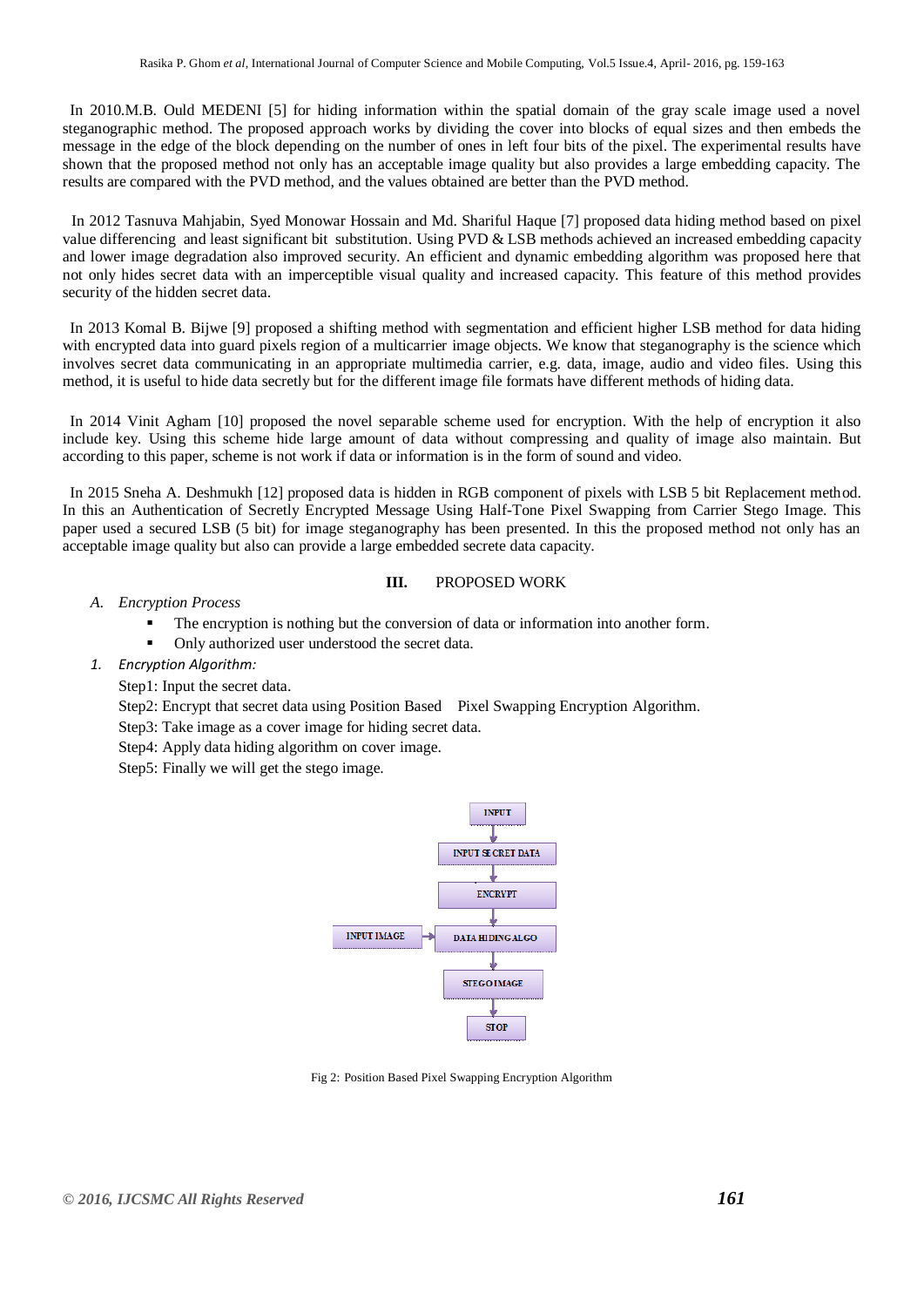#### *B. Data Hiding*

- In the data hiding phase we can hide the secret data into cover image using higher group LSB data hiding algorithm.
- It can provide more security to secret data or information.

#### *1. Data Hiding Algorithm:*

- Step1: Given encrypted image consist of pixel
- Step2: Pixel consists of RGB channel
- Step3: Suppose R is 8 bits, G is 8 bits and B is 8 bits
- Step4: Divide 8 bits of every RGB channel into group of (2, 6)
- Step5: Suppose there is secret data, now secret data is converted into binary form
- Step6: Sample the binary data into 6 group
- Step7: Replace 6 group of secret data to given RGB
- Step8: At this stage we get new RGB value
- Step9: From this new RGB value, make pixel
- Step10: This way we hide secret data

The given diagram shows the Red, Green, Blue color showing the MSB & LSB side.



Fig 3(a): Showing Red, Green, Blue color with MSB & LSB side

In the proposed method we are going to replace 6-bit of LSB with secrete data as given in the below.



Fig 3 (b): Replacement of 6 bit from LSB side

#### *C. Decryption Process*

- Decryption is process of converting encrypted data back into its original form.
- Person who knows the technique to decrypt the message can decrypt it easily.
	- 1. *Decryption Algorithm:*

Step1: At the receiver side we will get the stego image.

Step2: This stego image is extracted using the data extraction algorithm.

Step3: At the stage we will get the encrypted data.

Step4: Now encrypted data is decrypted using position based pixel swapping decryption algorithm. Step5: Finally we will get the secret data which hidden under the image.